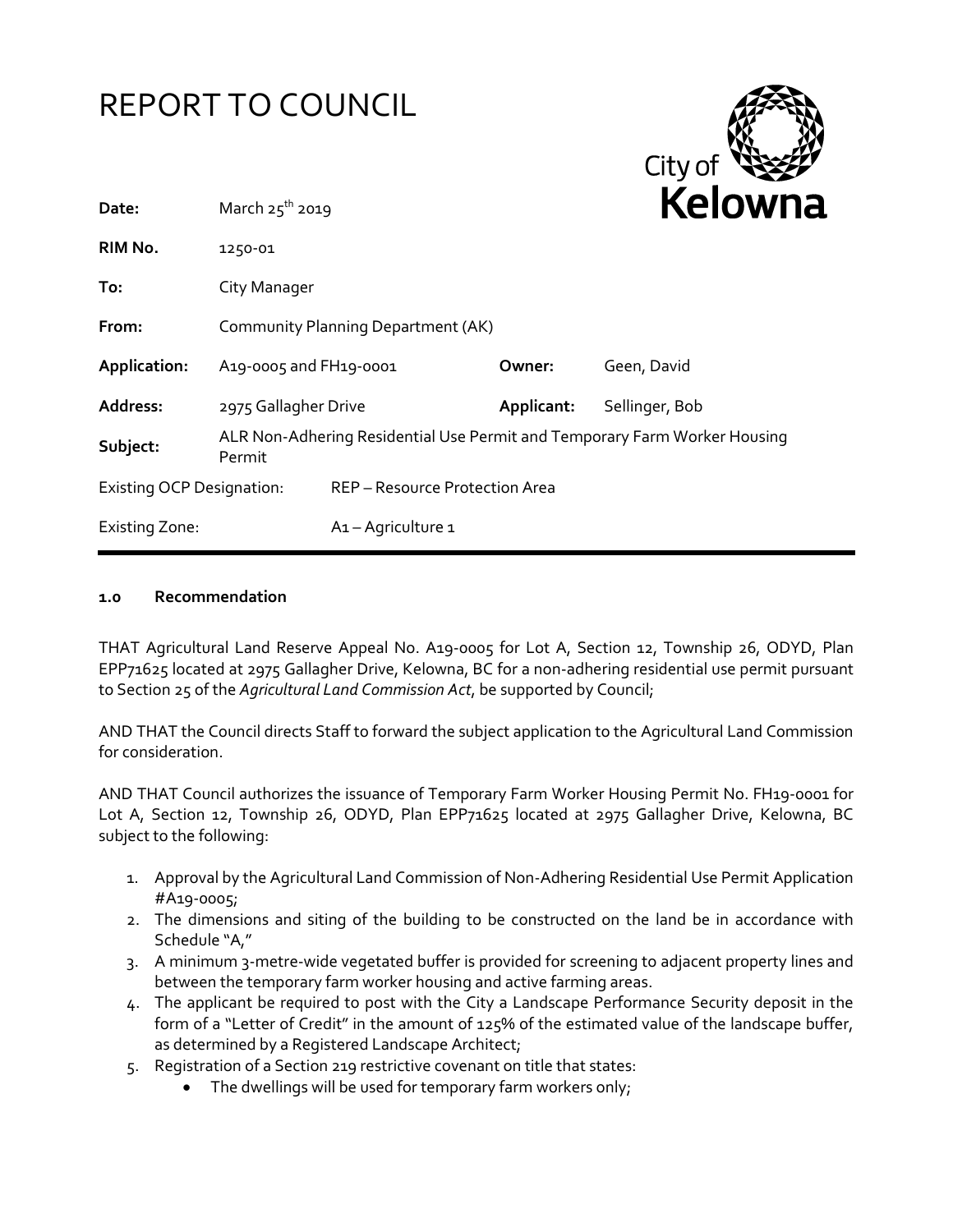- The owner will remove the dwellings if the farm operation changes such that if they are no longer required;
- The dwellings will only be used for farm workers for a maximum of eight (8) months of the year;
- The maximum number of accommodation permitted on this farm unit within this City sector is 60 workers; and,
- The temporary farm worker housing building footprint is a maximum of 0.3ha.

AND FURTHER THAT this Permit is valid for two (2) years from the date of Council approval, with no opportunity to extend.

# **2.0 Purpose**

To consider an ALR Non-Adhering Residential Use Permit and Temporary Farm Worker Housing Permit to allow for proposed temporary residences on non-permanent foundations to accommodation 60 temporary agricultural workers on the subject property.

### 3.0 **Community Planning**

Community Planning staff support the application for temporary farm worker housing for a maximum of 60 agriculture workers on the subject property. The proposed temporary farm worker accommodation meets the regulations of the Zoning Bylaw and the guidelines stated in Official Community Plan. The proposal is also consistent with Ministry of Agriculture standards for temporary farm worker accommodation.

Specifically, agriculture is the principal use on the parcel, and the applicant has demonstrated that the housing is necessary to accommodate farm employees whose residence on the farm property is considered critical to the overall operation of the farm. The proposed accommodation is on non-permanent foundations which is the preferred solution where the need for farm worker housing is justified. The proposed housing meets the needs of the farming operation and is located in an area of the property that minimizes the residential impact to agriculture.

# **4.0 Proposal**

# 4.1 Background

The property is farmed by Coral Beach Farms Ltd. The company currently has 810 acres of cherries planted with an additional 310 acres planned by 2020 for a total of 1,120 acres. 300 of those acres will be in the City of Kelowna. The majority of land owned or leased by the company is in the Central and North Okanagan. In 2018 the company produced 3,750 tons of cherries, and upwards of 6,000 tons is expected by 2021. The cherries are currently packed at the company's facility in Carr's Landing and a new packing facility is proposed for a property on Highway 97 N to handle future demand.

Coral Beach Farms employs approximately 1,000 staff in the peak summer season, 40 to 80 staff in the shoulder seasons (spring and fall), and 15 staff year round. By 2023 the company expects to employ over 1,400 staff. Approximately 60% of seasonal staff are brought in under the Seasonal Agricultural Workers Program (SAWP) program from Mexico and Jamaica, with the remainder primarily being international backpackers and out-of-province Canadians. The company currently has 550 beds for SAWP staff plus 100 beds of rented accommodation and 250 beds at serviced campsites. In 2018 the property owners obtained permission for Temporary Farm Worker Housing to house 140 workers at another location on Shanks Road (TA18-0001/FH18-0001).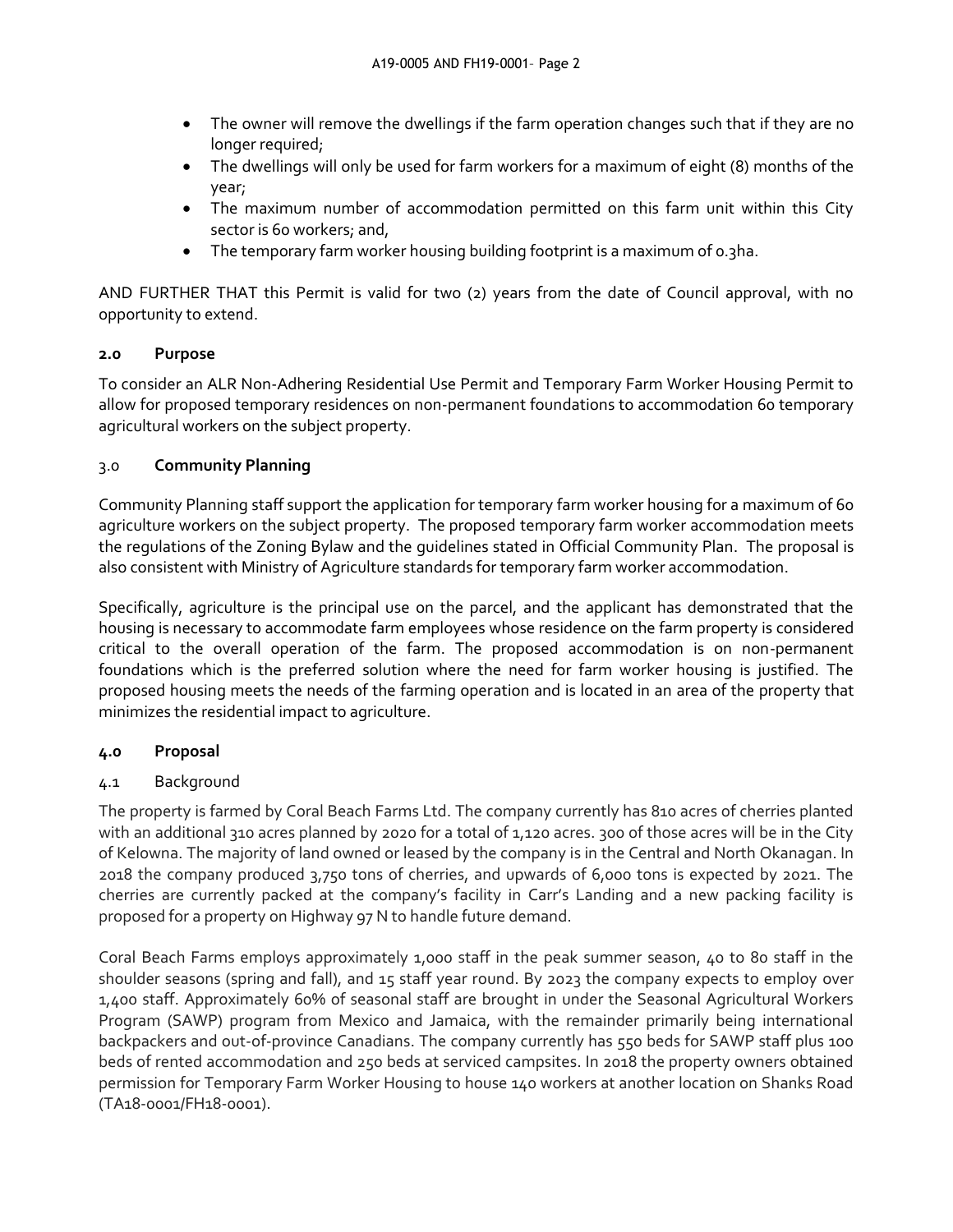Effective February 22, 2019, the Agricultural Land Commission Act and the ALR Use Regulation has been amended. If a landowner wishes to have residences for temporary farm worker accommodation the landowner must submit an application to the Agricultural Land Commission, through the local government, seeking Commission approval (ALCA, ss. 20.1(2), 25). This type of application is deemed to be an "application for a non-adhering residential use". In addition to the Temporary Farm Worker Housing Permit the property owners have applied to the ALC for a non-adhering residential use.

### 4.2 Project Description

The property owners have applied for permits to accommodate 60 workers on the subject site located at 2975 Gallagher Road. The subject property is zoned for A1 - Agriculture and located within the Agricultural Land Reserve (ALR). The lot is 61 hectares (151 acres) in area. Approximately 35 acres are presently planted as cherry orchard and nursery with another 55 acres to be planted this spring. The proposed accommodation is required in order to house seasonal workers to maintain the cherry orchard on the property and nearby orchards of Coral Beach Farms.

The application is for a total of 60 beds for temporary farm worker housing (TFWH) in temporary structures on non-permanent foundations. Specifically, the proposal is to accommodate 60 seasonal farm workers by placing 12 'ATCO' trailers on the property. The housing will be located in two 'pods' of 6 trailers each. Each pod contains 30 beds, shared washrooms and a common kitchen area.

The trailers are located near a low-point of the property that is not being farmed as it deemed to be a frost pocket. The proposed location is not highly visible from the surrounding area. Additionally, the proposed location of the trailers is near an access easement used as a driveway to the site and is meant to minimize any potential conflicts with the orchard.

In accordance with the City of Kelowna Farm Protection Development Permit Guidelines a 3m wide landscape buffer will be required for screening to adjacent properties liens and between the temporary farm working housing and active farming areas.

# 4.3 Site Context

The site is located outside of the Permanent Growth Boundary and within the Belgo-Black Mountain City Sector. The site is located on a portion of Layer Cake Mountain and was planted with cherries starting in 2017/18. The lot is adjacent to Mission Creek to the south and west which is designated as Park in the Official Community Plan and Zoned P3 – Parks and Open Space. The lot is adjacent to Kirschner Mountain to the north which is designated S2Res – Single/Two Unit Residential in the OCP and zoned A1 – Agriculture 1. The property is accessed by easement from Gallagher Road to the east, and the location of the access easement will likely become a future road to service Kirschner Mountain development.

### **5.0 Current Development Policies**

5.1 Kelowna Official Community Plan (OCP)

# **Chapter 5: Development Process**

### *Objective 5.33 Protect and enhance local agriculture.*

Policy 5.33.1 Protect Agricultural Land. Retain the agricultural land base by supporting the ALR and by protecting agricultural lands from development, except as otherwise noted in the City of Kelowna Agricultural Plan. Ensure that the primary use of agricultural land is agriculture, regardless of parcel size.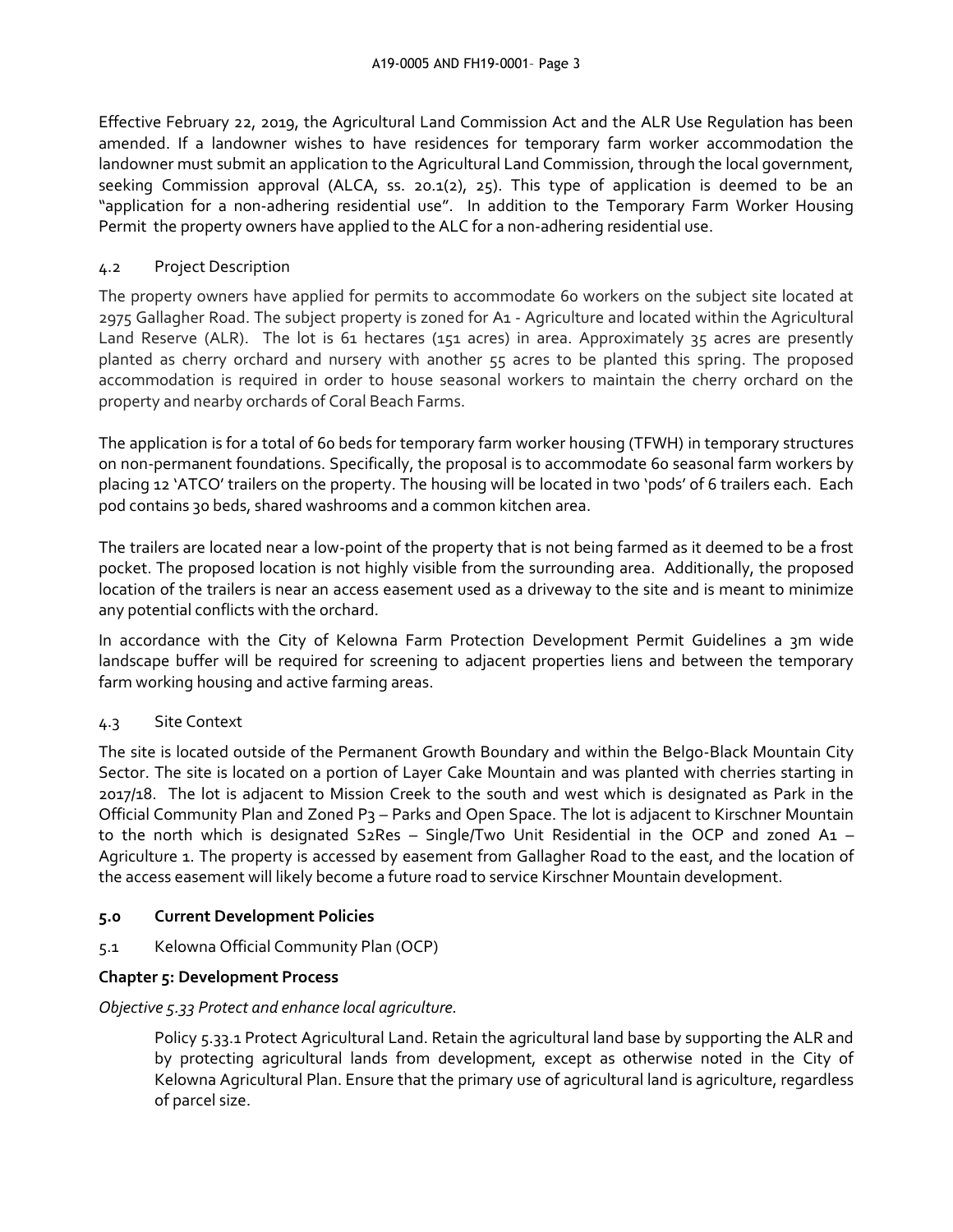*Objective 5.34 Preserve productive agricultural land.*

Policy 5.34.2 Farm Help Housing. Accommodation for farm help on the same agricultural parcel will be considered only where:

- Agriculture is the principal use on the parcel; and
- The applicant demonstrates that the additional housing is necessary to accommodate farm employee(s) whose residence on the farm property is considered critical to the overall operation of the farm. The primary consideration is whether the scale of the farm operation is large enough that permanent help is deemed necessary.
- Temporary farm worker housing (e.g. bunkhouse accommodation on non-permanent foundations) is the preferred solution where the need for farm worker housing is justified.

### **Chapter 15 Farm Protection Development Permit Guidelines.**

Design temporary farm working housing such that:

- Temporary farm worker housing should use all existing dwellings within the farm unit, prior to building new temporary farm worker housing, unless the existing dwellings are used for a use consistent with the Agriculture Land Commission Act. Alternatively, the existing dwellings on the farm unit must be removed, decommissioned to an approved use or demolished including decommissioning the existing septic system, prior to the authorization of a new temporary farm worker housing structure.
- Temporary farm worker housing footprint should be contiguous with the residential footprint (i.e. homeplate) and / or within 50 metres of the road and/or located to maximize agricultural potential and limit negative impacts on the farm parcel.
- Temporary farm worker housing should have a minimum 3 metre wide vegetated buffer for screening to adjacent property lines and between the temporary farm worker housing and active farming areas.

### 5.2 City of Kelowna Agriculture Plan

Allow Temporary Farm Worker Housing, as permitted by City of Kelowna bylaw. Temporary Farm Worker Housing, as permitted by the City of Kelowna, should be allowed. The TFWH footprint means the portion of a lot that includes all structures, driveways and parking areas associated with the temporary farm worker housing, including but not limited to structures for cooking, sanitary, living and sleeping. The footprint does not include the vegetated buffer.

### **6.0 Technical Comments**

- 6.1 Building & Permitting Department
	- Full Plan check for Building Code related issues will be done at time of Building Permit applications. Please indicate how the requirements of Radon mitigation and NAFS are being applied to this complex at time of permit application.
- 6.2 Development Engineering Department
	- Access driveway to the subject property is to be built to BCBC standard for driveway access.